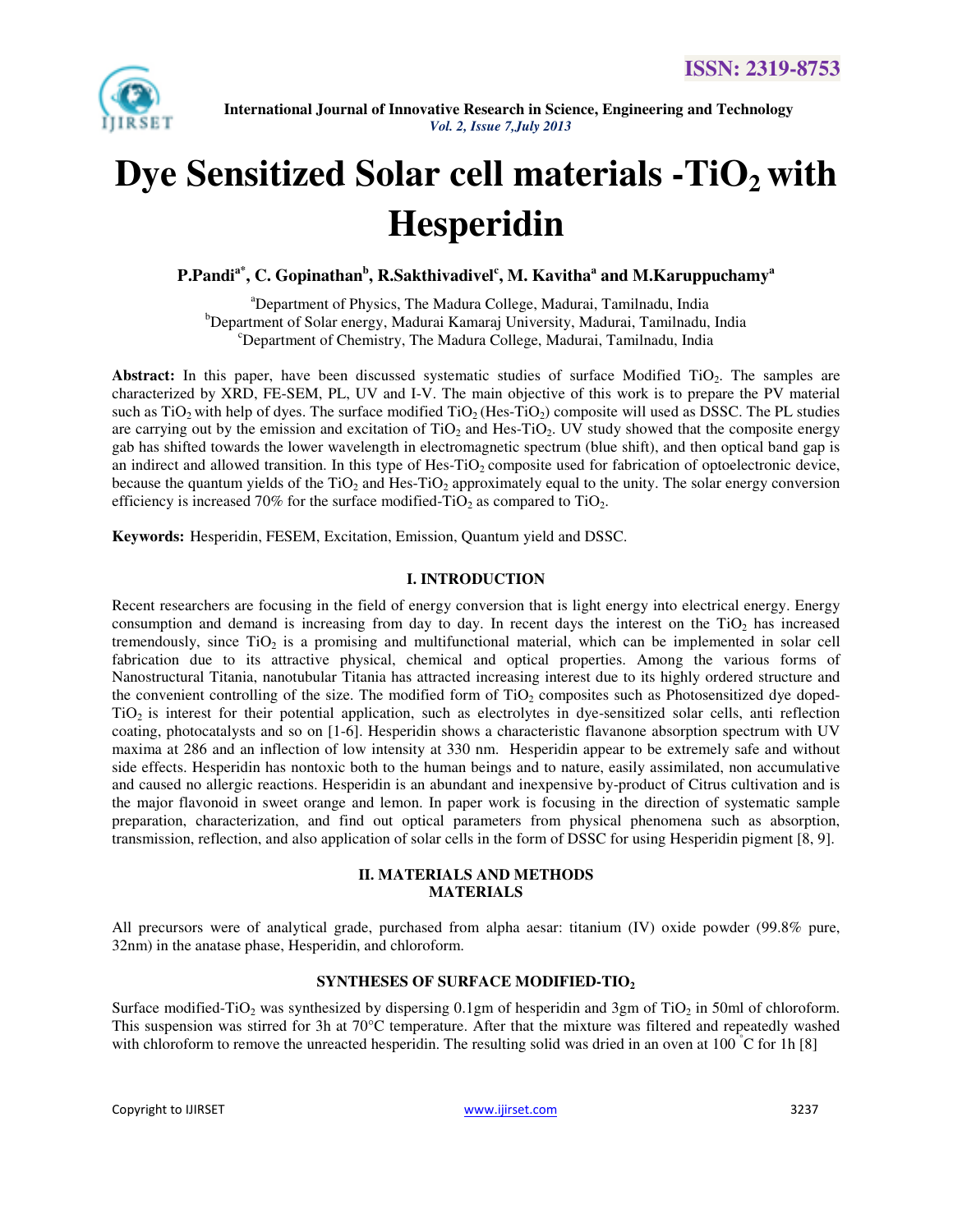

#### **III. RESULT AND DISCUSSION STRUCTURAL ANALYSIS**

The surface Modified-TiO<sub>2</sub> (Fig.1) the peak positions and their relative intensities are consistent with the standard powder diffraction patterns of anatase-TiO<sub>2</sub> (JCPDS card # 21-1272). It has a main peak at 25.2° corresponding to the  $[101]$  plane. The peak position at 37.7, 47.8, 54.1, 62.5 and 69.4 are in accordance with the TiO<sub>2</sub> anatase phase. The lattice parameter of the pure TiO<sub>2</sub> [(Tetragonal) a=3.785 Å; c=9.513 Å] are also in accordance with the reported value (JCPDS card # 21-1272 is shown inTable.1)

## D=Kλ / βCosθ,

The average crystalline size D for Hes-TiO<sub>2</sub> is 24.37 nm from above equation. Where K is the Scherer constant,  $\lambda$  is the Wavelength; β is the peak width of half maximum and  $θ$  is the Bragg diffraction angle.



| Standard JCPDS data of TiO | <b>Hes-TiO</b> |             |         |
|----------------------------|----------------|-------------|---------|
| (JCPDS No.21-1272)         |                |             |         |
| 2 Theta                    | Intensity      | Plane (hkl) | 2 Theta |
| 25.281                     | 100            | 101         | 25.22   |
| 37.8                       | 20             | 004         | 37.88   |
| 48.049                     | 35             | 200         | 48.13   |
| 53.890                     | 20             | 105         | 54.02   |
| 55.060                     | 20             | 211         | 55.37   |
| 62.688                     | 14             | 204         | 62.515  |
| 68.760                     | 6              | 116         | 68.62   |
| 70.309                     | 6              | 220         | 70.166  |
| 74.029                     | $\mathfrak{D}$ | 107         | 74.94   |

Fig.1 XRD spectrum for Hes-TiO<sub>2</sub>

Copyright to IJIRSET www.ijirset.com 3238 Table1. Comparison of standard  $TiO<sub>2</sub>$  anatase and Hes-TiO<sub>2</sub>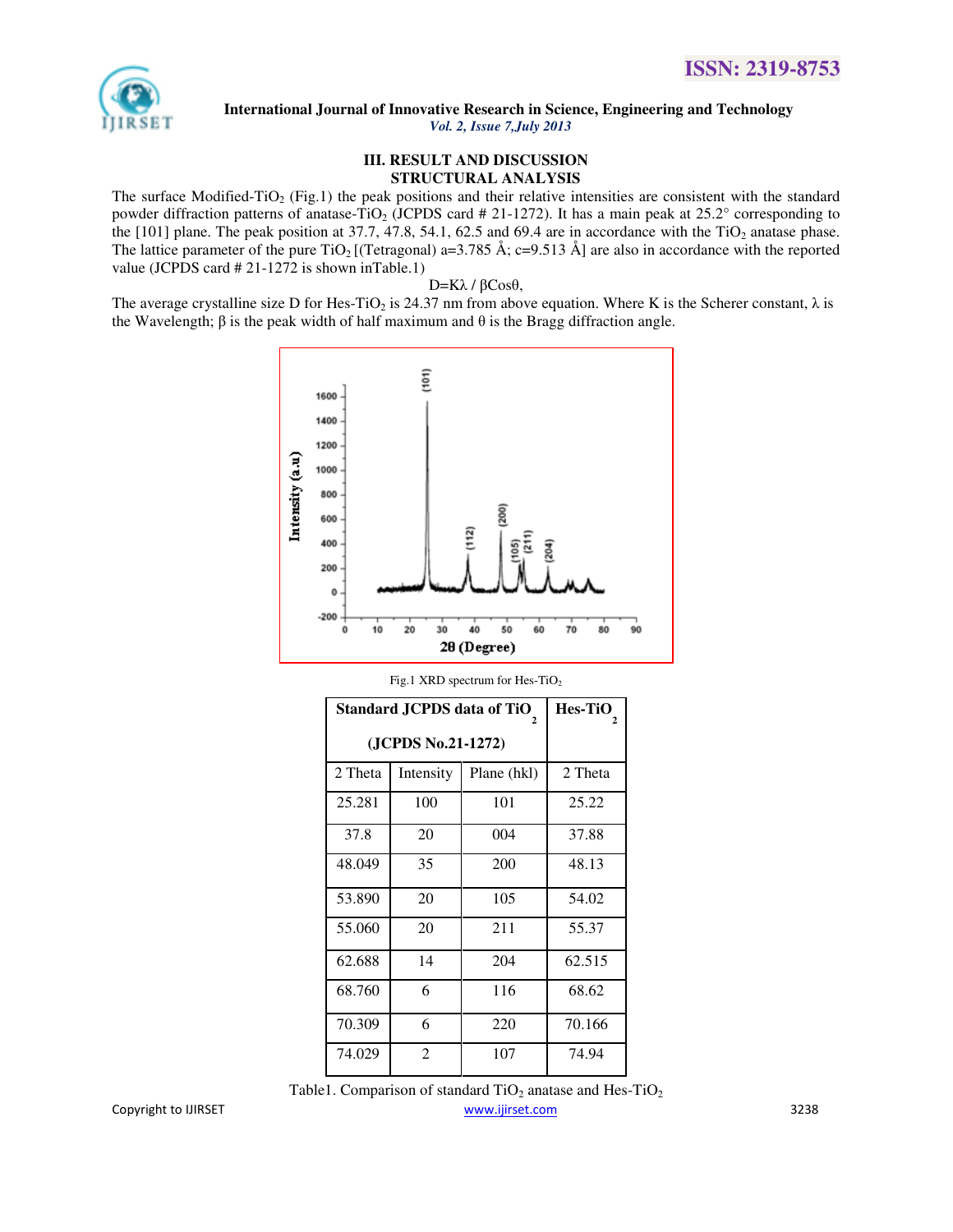

#### **MORPHOLOGICAL ANALYSIS**

Morphology of Hes-TiO<sub>2</sub> was determined by FESEM micrographs as seen in Fig.2. There was clear evidence that the modified surface has distinct features composed of sphere likes structures. Hes-TiO<sub>2</sub> has been distributed well within the range of 20– 30 nm which is the favorable range to exhibit for DSSC.



Fig .2. FESEM micrograph of the Hes-TiO<sup>2</sup>

#### **OPTICAL PROPERTIES AND UV STUDIES**

The optical method provides a very simple way of finding the band gap as compared to the electric method using the thermal excitation which is less reliable because of the fact that the effective mass of electrons and holes also influence most of the electrical parameters. The measurement of  $m^*$  is not very reliable since it is coupled with many other parameters. Hence optical method is less ambiguous. The optical energy band gap of the TiO<sub>2</sub> and Hes-TiO<sub>2</sub> is determined from the plot of  $(ahv)^{1/2}$  vs hv and is shown in Fig.3. The plot is linear, indicating an indirect and allowed optical transition. The optical energy band gap of the TiO<sub>2</sub> and Hes–TiO<sub>2</sub> are the 3.02 eV and 3.2 eV respectively, which means that absorption of Hes–TiO<sub>2</sub> shift toward the lower wavelength in solar spectrum. The absorption of the Hes-TiO<sub>2</sub> is increased as compared to the TiO<sub>2</sub>.



Fig .3. Absorption spectrum for  $TiO<sub>2</sub>$  and Hes-TiO<sub>2</sub>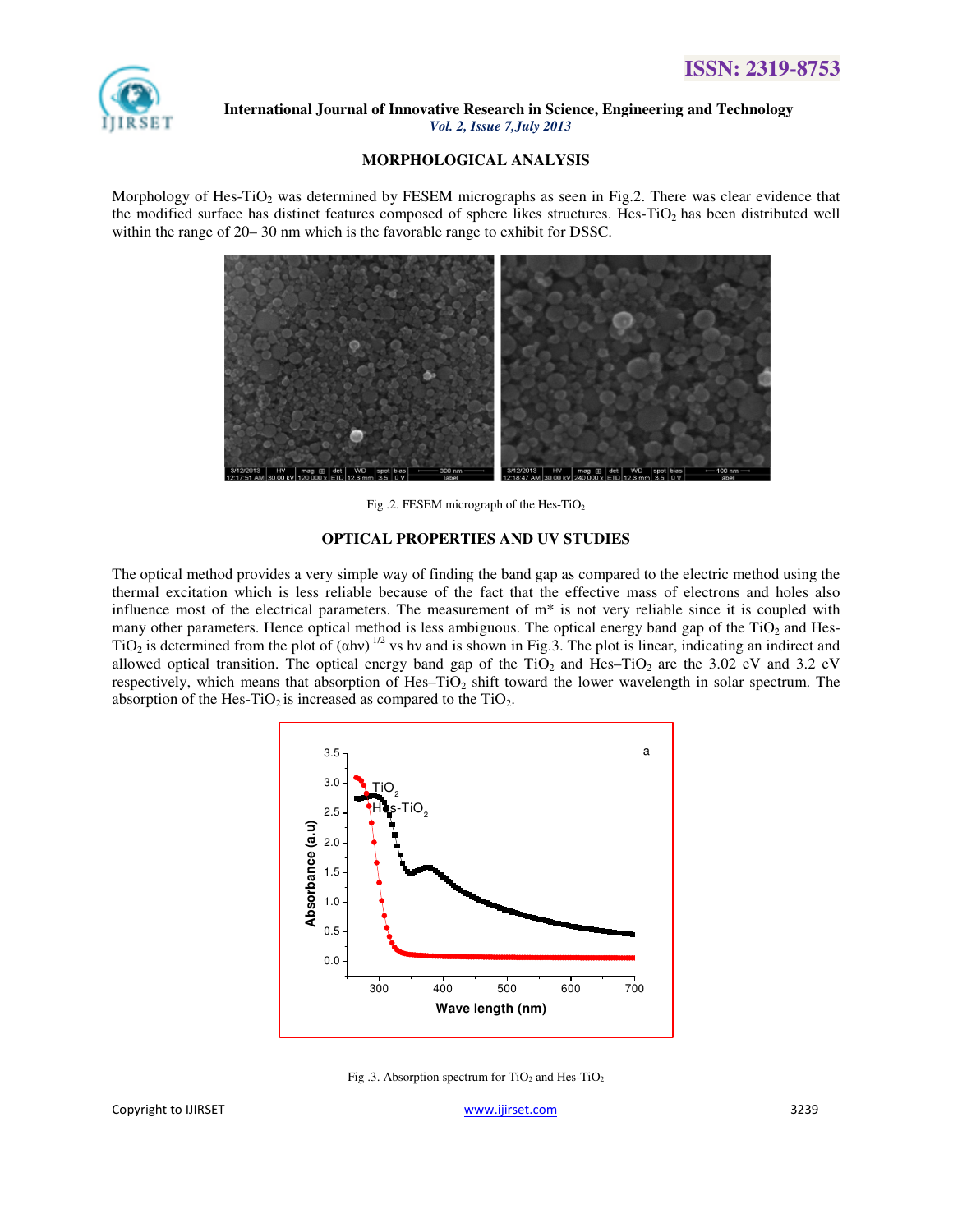

 **International Journal of Innovative Research in Science, Engineering and Technology**   *Vol. 2, Issue 7,July 2013* 





#### **PHOTOLUMINESCENCE**

The TiO<sub>2</sub> and Hes-TiO<sub>2</sub> sample absorbed visible radiation corresponding to their band gap 3.02 eV and 3.2 eV respectively and then excited to higher energy state. The excitation wave length is 378.5 nm and 379 nm which approximately equal to the maximum absorption wave length; it was confirmed from the absorption spectrum. The quantum yield of the TiO<sub>2</sub> and Hes-TiO<sub>2</sub> are nearly equal to the ≈0.99 and 1 respectively as shown in Table 2.

.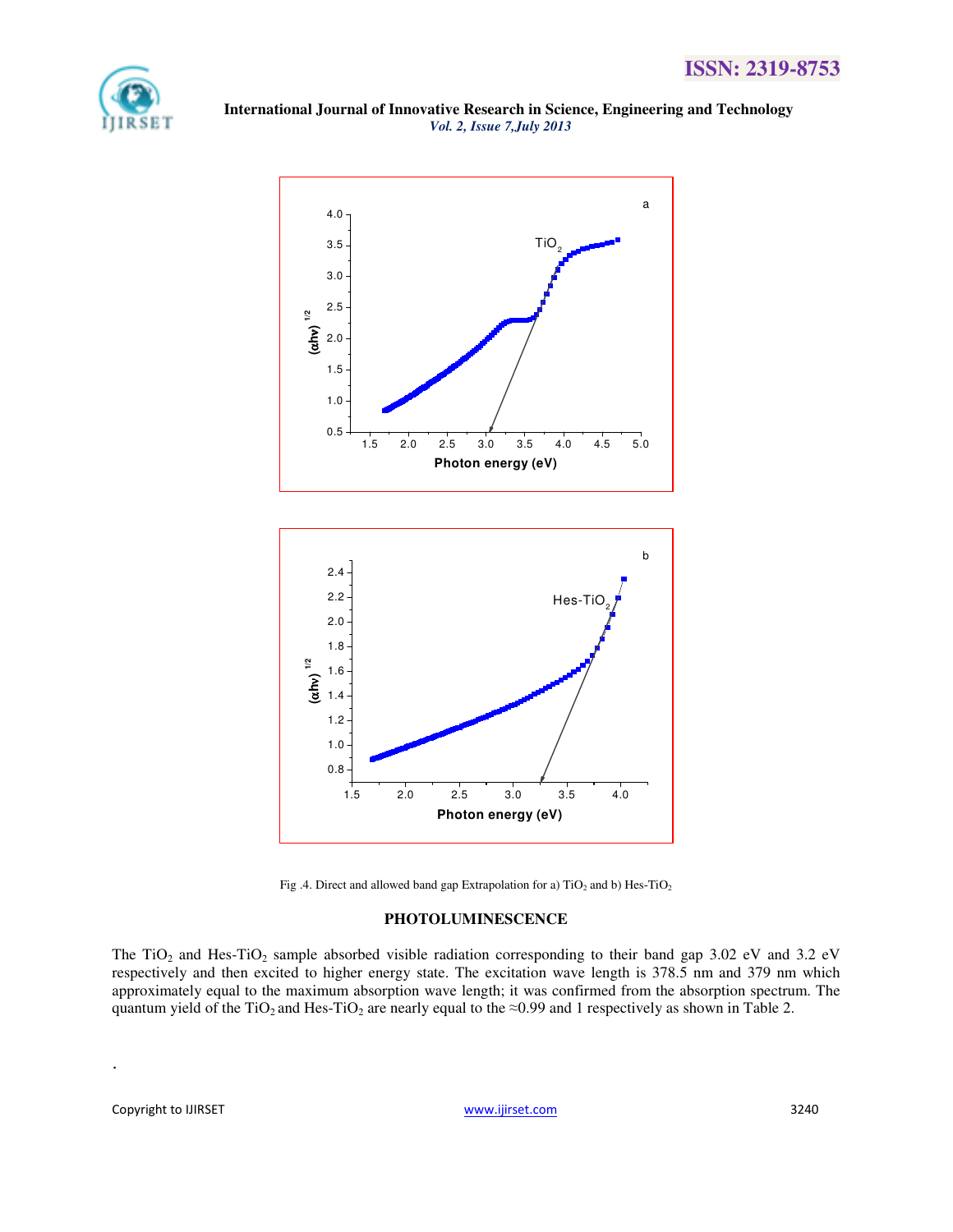





Fig .5. PL emission and excitation spectrum for a)  $TiO<sub>2</sub>$  and b) Hes-TiO<sub>2</sub>

Table .2. Excitation, emission wave length and Quantum yield of the TiO<sub>2</sub> and Hes-TiO<sub>2</sub>

| <b>Sample</b>    | Excitation ( $\lambda$ ) nm   Emission( $\lambda$ ) nm   Quantum Yield |       |      |
|------------------|------------------------------------------------------------------------|-------|------|
| TiO <sub>2</sub> | 378.5                                                                  | 383.5 | ገ 99 |
| $Hes-TiO2$       | 379                                                                    | 383   | .00  |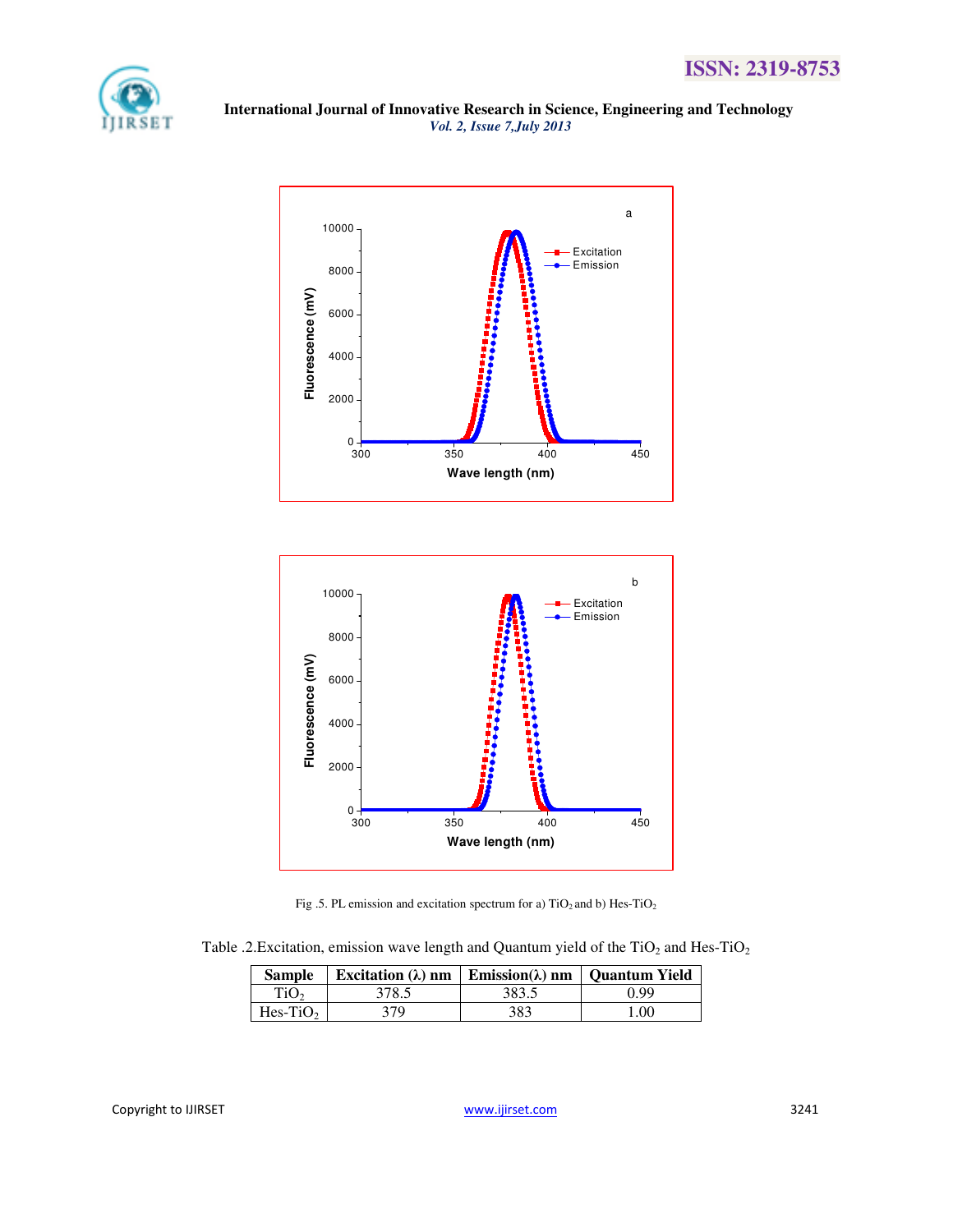

#### **IV. J-V CHARACTERIZATION**

The photocurrent-voltage characteristics were performed using a Keithley model 2400 source measuring unit. A solar simulator with 60 W (AM 1.5) mercury lamps served as a light source and an effect area of 0.052 cm<sup>2</sup>. The prepared sample was pelletized by using Pelletizing machine (Hydraulic type) and the radius of sample is 0.5 cm and height is 0.05cm. The photocurrent density voltage curves (J-V curves) for DSSC based on TiO<sub>2</sub> and Hes-TiO<sub>2</sub> is shown in Fig. 6 and Fig. 7 the corresponding values are summarized in Table 3. The Hes-TiO<sub>2</sub> shows an improved total energy conversion efficiency of 7.997% which is 70% higher than the  $TiO<sub>2</sub> (1.596%)$ . The improvement of the Hes-TiO<sub>2</sub> is mainly ascribed to the improvement of short-circuit current density (Jsc) compared to TiO<sub>2</sub> [9-13].



Fig .6. J-V Characteristic of  $TiO<sub>2</sub>$  nanoparticles



Fig .7. J-V Characteristic of Hes-TiO<sub>2</sub> nanoparticles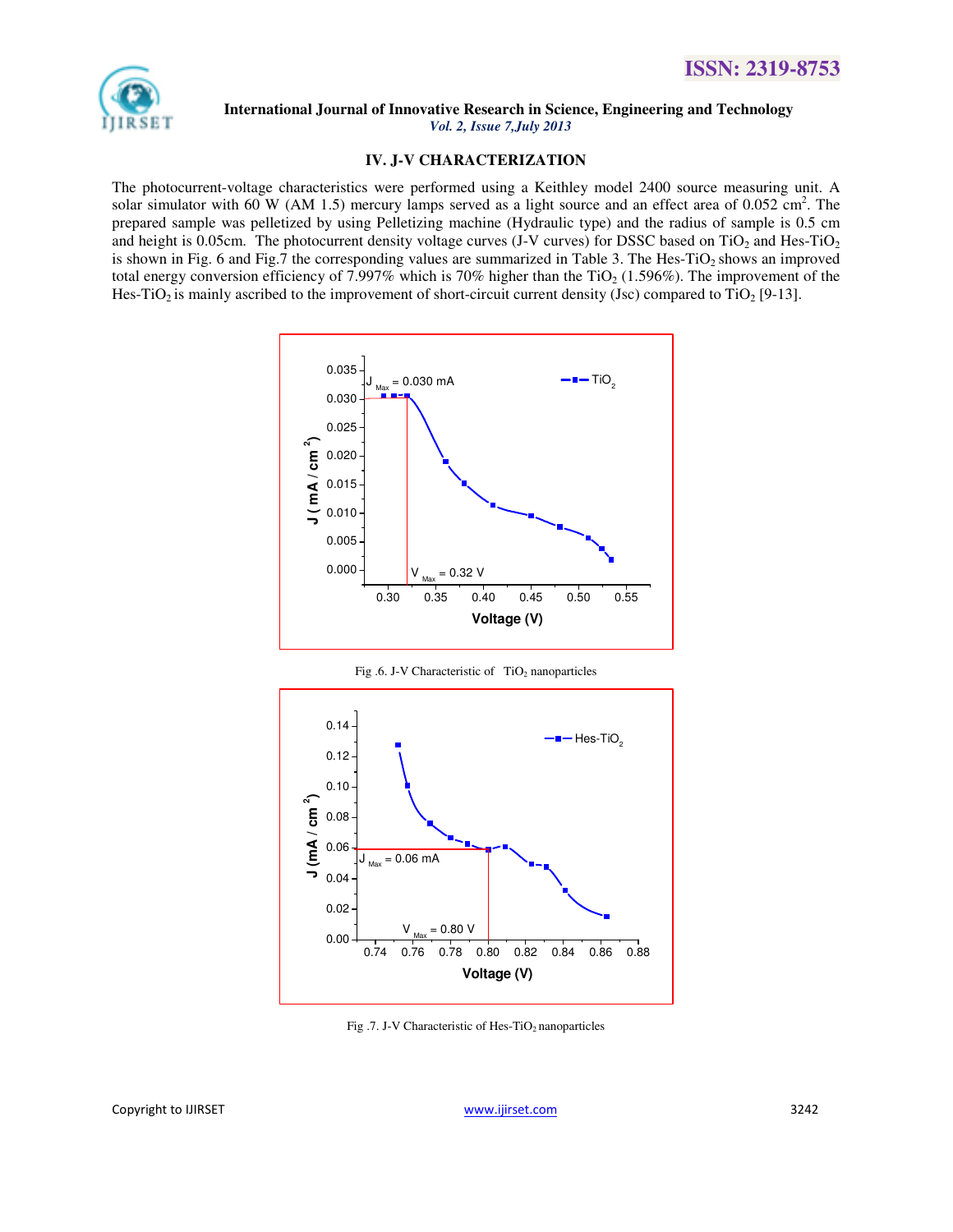

| <b>Sample</b>    | $J_{\rm SC}$ (mA/cm <sup>2</sup> ) | $V_{\rm oc}$ |       | FF $\%$ Efficiency $\%$ |
|------------------|------------------------------------|--------------|-------|-------------------------|
| TiO <sub>2</sub> | 0.0305                             | 0.534        | 58.80 | 1.596                   |
| $Hes-TiO2$       | 0.128                              | 0.863        | 43.44 | 7.997                   |

Table.3 J  $_{\text{SC}}$ , V  $_{\text{OC}}$  and efficiency for TiO<sub>2</sub> and Hes-TiO<sub>2</sub>

# **V. MECHANISM FOR HES-TiO2 DSSC**

A Photosynthetic unit is the smallest group of (Hesperidin) pigment molecules which take part in a photo-chemical act or conversion of light energy into chemical energy. The photosynthetic unit has a photocentre, which consist of a TiO2 nanoparticle and it absorb light energy at 378-383nm wavelength. The Hesperidin molecules absorb light of visible wavelength. On the absorption of light energy by the Hesperidin molecules get excited. The excited Hesperidin molecules hand over their energy to  $TiO<sub>2</sub>$  nanoparticle by the resonance and come to ground state. The TiO2 nanoparticle gets excited by the absorption energy from the Hesperidin molecules. And extrudes an electron after which  $TiO<sub>2</sub>$  nanoparticle comes to ground state repeat the cycle. Mechanism for Hes-TiO<sub>2</sub> DSSC is shown in Fig.8.



Fig .8. Harvesting of light by a photosynthetic unit

# **VI. CONCLUSION**

The structural property of Hes-TiO<sub>2</sub> has been studied by X-Ray diffraction technique. The surface morphology of the prepared nanopowders shows sphere like structure. Hence, we can conclude that, the prepared nanoparticles shows better structural, morphological and Optical property. A high performance DSSC was developed using surface modified process. It was found that dye-sensitized solar cell characteristics fabricated with surface modified  $TiO<sub>2</sub>$  were remarkably better than those with  $TiO<sub>2</sub>$ . TiO<sub>2</sub> nanoparticles have smaller particle size and exhibit slightly higher surface area for dye absorption when they were used in combination with much larger Hesperidin molecules.